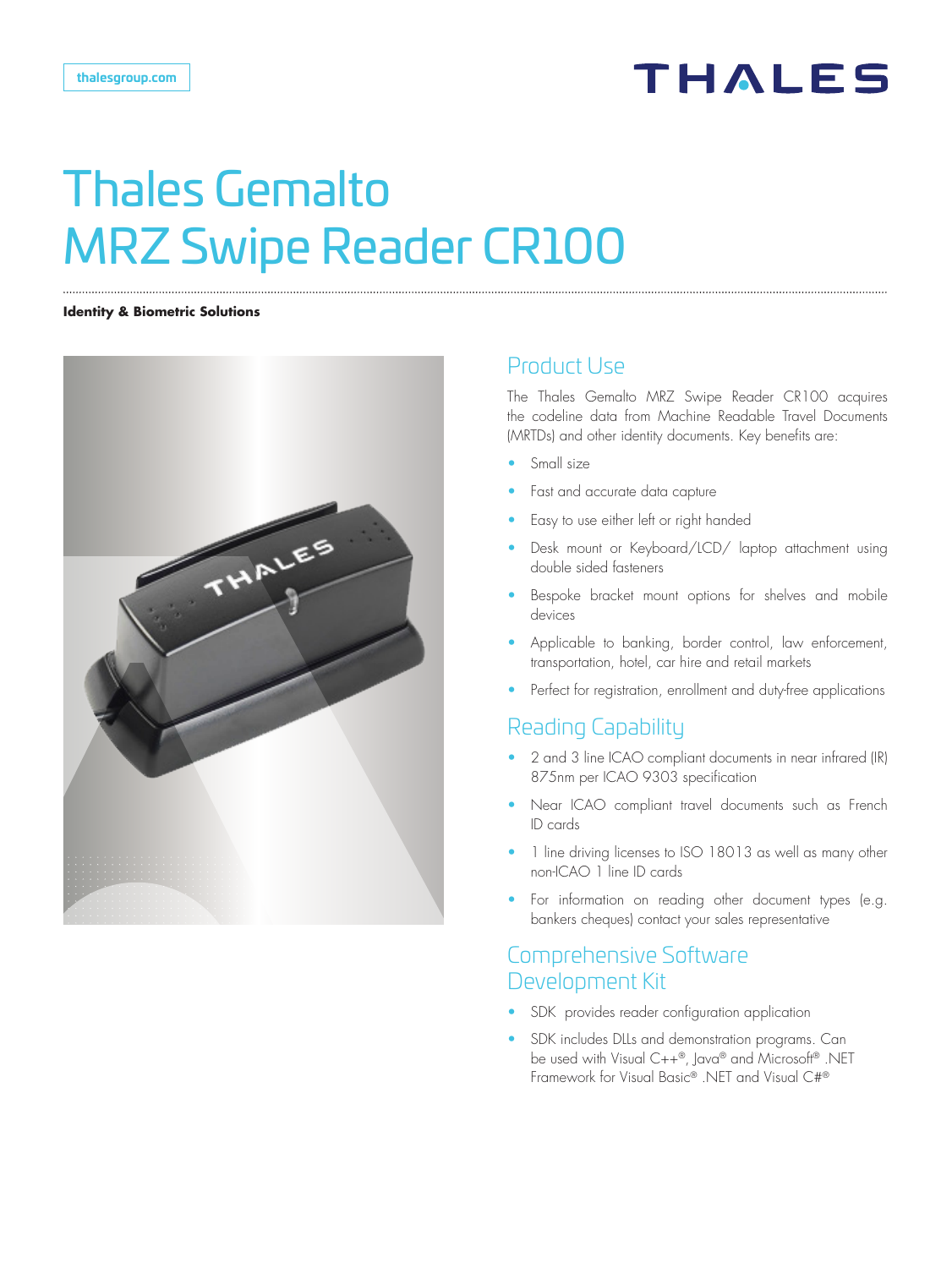### **Identity & Biometric Solutions**

# KEY FEATURES AND FUNCTIONALITY

- USB 2.0 output
- USB powered (no power supply), single interface cable (2m or 15cm options at time of purchase)
- ICAO compliant B900 infra red illumination
- Bi-directional swiping
- Desktop mount for stable, non-slip swiping (optional, user installable)
- Can be attached to a keyboard, LCD or other device/ mounting using 3M™ Dual Lock™ fasteners
- Windows® 7, Windows® 8.1, Windows® 10, Android and Linux® compatible
- Cable exit points are user changeable
- Read success is shown using a red, green, blue LED indicator
- Customer can design bespoke brackets, using dual screw fixing
- VESA monitor mount (option)
- OEM and integrators options available

# Power

• USB powered, <400mA peak

### Status Indicators

The Gemalto MRZ Swipe Reader CR100 provides user feedback via a user LED including power / self test indication. Status indicators can be under host control depending on control program loaded

# **Configuration**

- Configurable via USB interface
- Non-volatile configuration held in reader
- Firmware can be updated in field

# Minimum PC Specifications

Software must be installed on a customer-supplied PC, some aspects of read speed may be affected by PC specification. The following minimum configuration is recommended:

- 2 GHz Pentium® 4 CPU (Intel Core 2 Duo recommended)
- 1 GB DRAM
- USB 2.0
- 60 MB of Hard Drive space for software
- Windows® 7, Windows® 8.1 or Windows® 10 operating systems, 32 or 64 bit
- Builds for Ubuntu and CentOS LTS, 32 & 64 bit
- Android (limited SDK functionality)

# Regulatory

- UL and UL-C
- CB report
- FCC Part 15 Class A
- CE EMC & LVD
- EU WEEE, REACH & RoHS directives

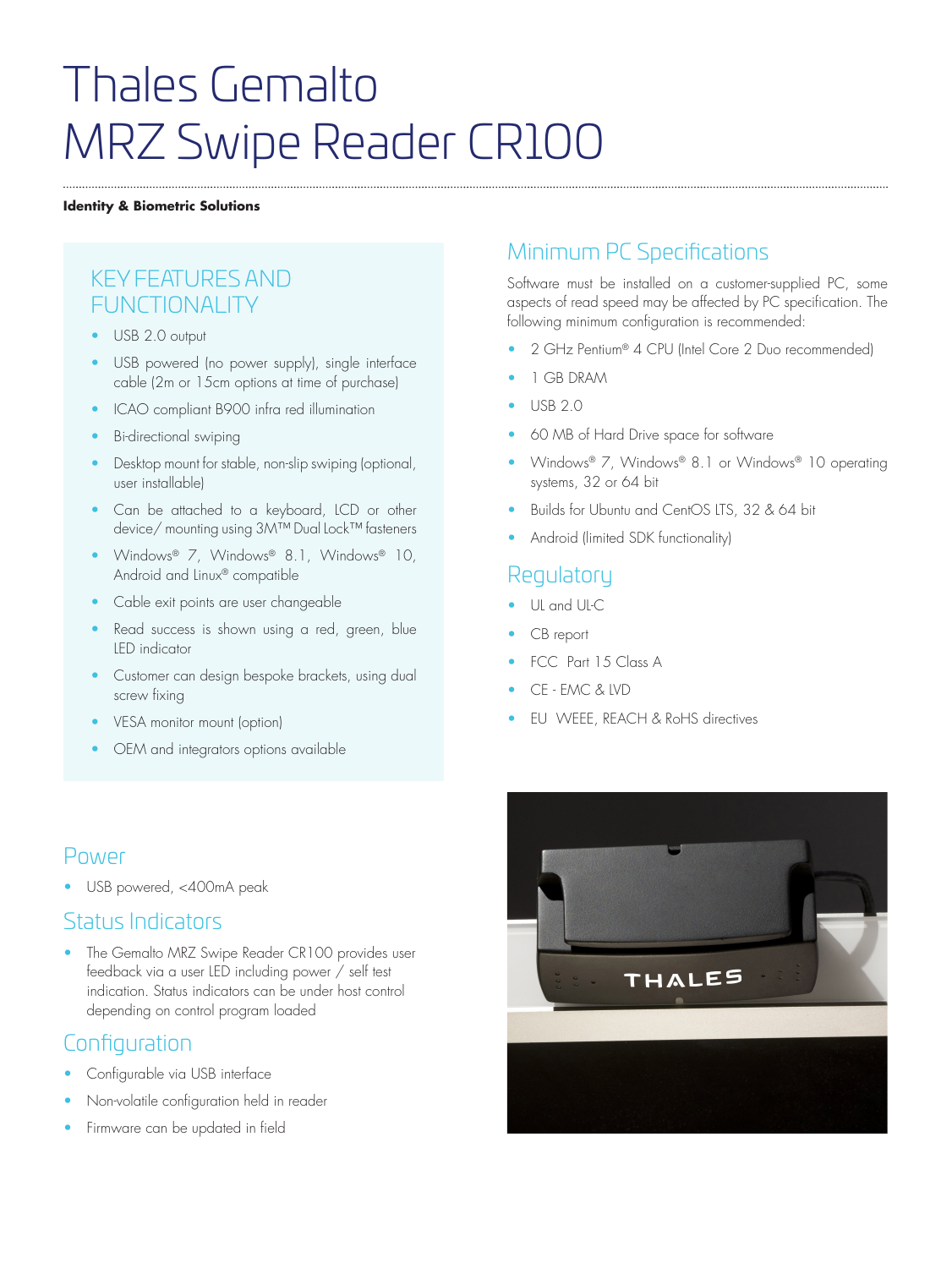### **Identity & Biometric Solutions**

# Operating Environment

- Operating Humidity: 40 to 90% (R.H. non-condensing)
- Operating Temperature: 5 ºC to 35 ºC (41 ºF to 95 ºF)
- Storage Humidity: 40 to 95% (R.H. non-condensing)
- Storage Temperature: -10° to 60 °C (14°F to 140°F)

### Models

- CR100 with 15cm cable
- CR100 with 200cm cable
- CR100 with 15cm cable and desk mount
- CR100 with 200cm cable and desk mount
- CR100 with 14cm cable R/A connector
- CR100 OEM kit (read head, glass and cable)